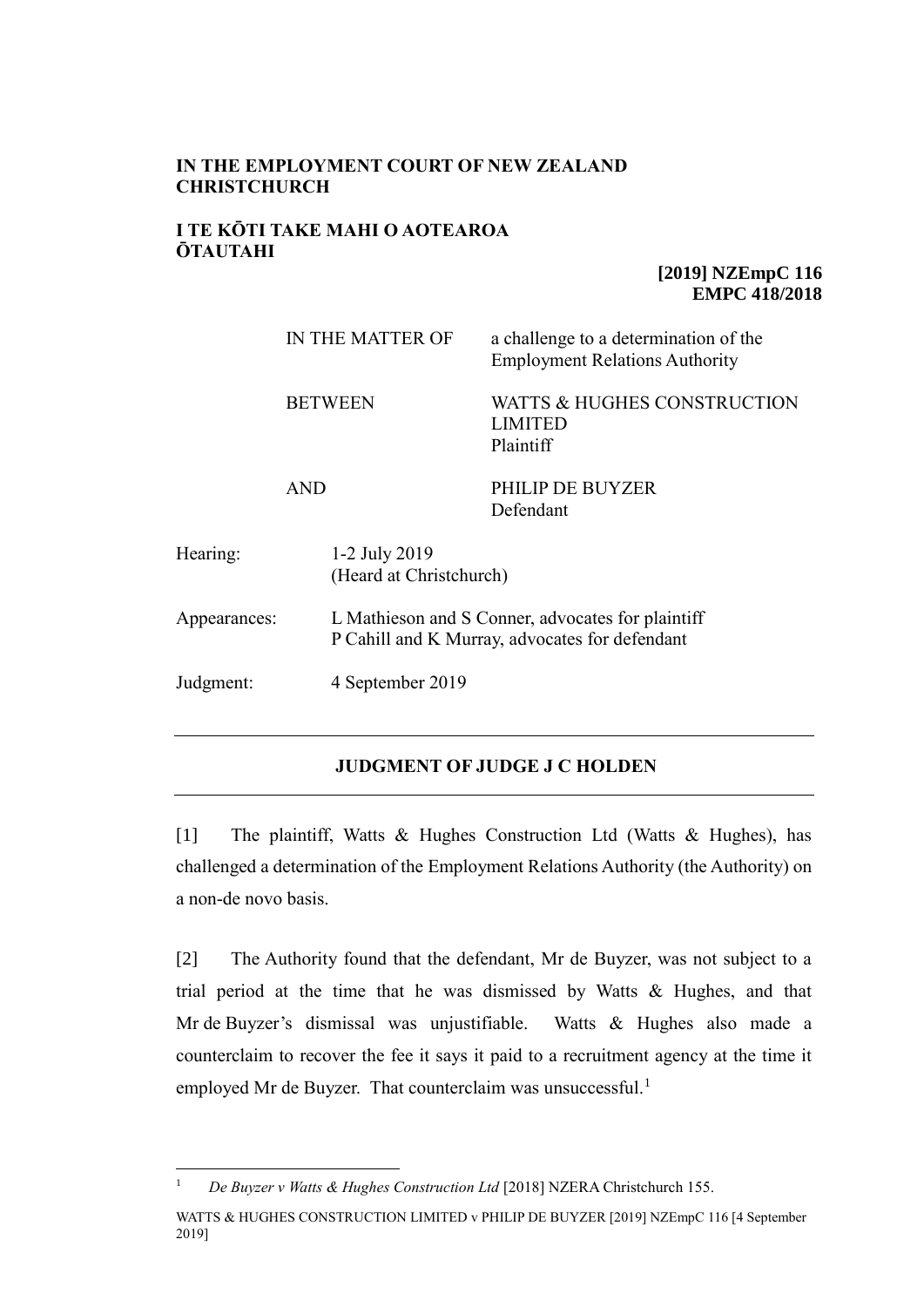- [3] The issues raised in the challenge are:
	- (a) whether the Authority erred in its determination as to the effect of the 90-day trial clause in Mr de Buyzer's individual employment agreement, as a matter of fact and/or as a matter of law; and
	- (b) whether the Authority erred as a matter of fact and/or as a matter of law when it rejected Watts & Hughes' claim for financial loss, namely the recruitment fee that it paid when employing Mr de Buyzer.

# **The Authority found the trial period clause was invalid**

[4] It is common ground that Mr de Buyzer signed his individual employment agreement with Watts & Hughes on 13 December 2016 and commenced employment with Watts & Hughes on 9 January 2017.

[5] He acknowledged that he had been informed he was entitled to seek independent advice about the agreement before he signed it, and that he had a reasonable opportunity to do so.

[6] Mr de Buyzer was advised by letter dated 25 March 2017 that his employment was being terminated, effective 3 April 2017.

[7] Watts & Hughes advised him that the dismissal was in reliance on the trial period provision in his individual employment agreement, and on ss 67A and 67B of the Employment Relations Act 2000 (the Act).

[8] The clause on which Watts  $&$  Hughes was relying provided:

## **3 Trial period**

- 3.1 The Employee's employment is subject to a Trial Period of 90 days in accordance with S 67A of the Employment Relations Act 2000.
- 3.2 The Employer may terminate the Employee's employment during the Trial Period. If the Employer does so the Employee is not entitled to bring a personal grievance or other legal proceedings in respect of the dismissal.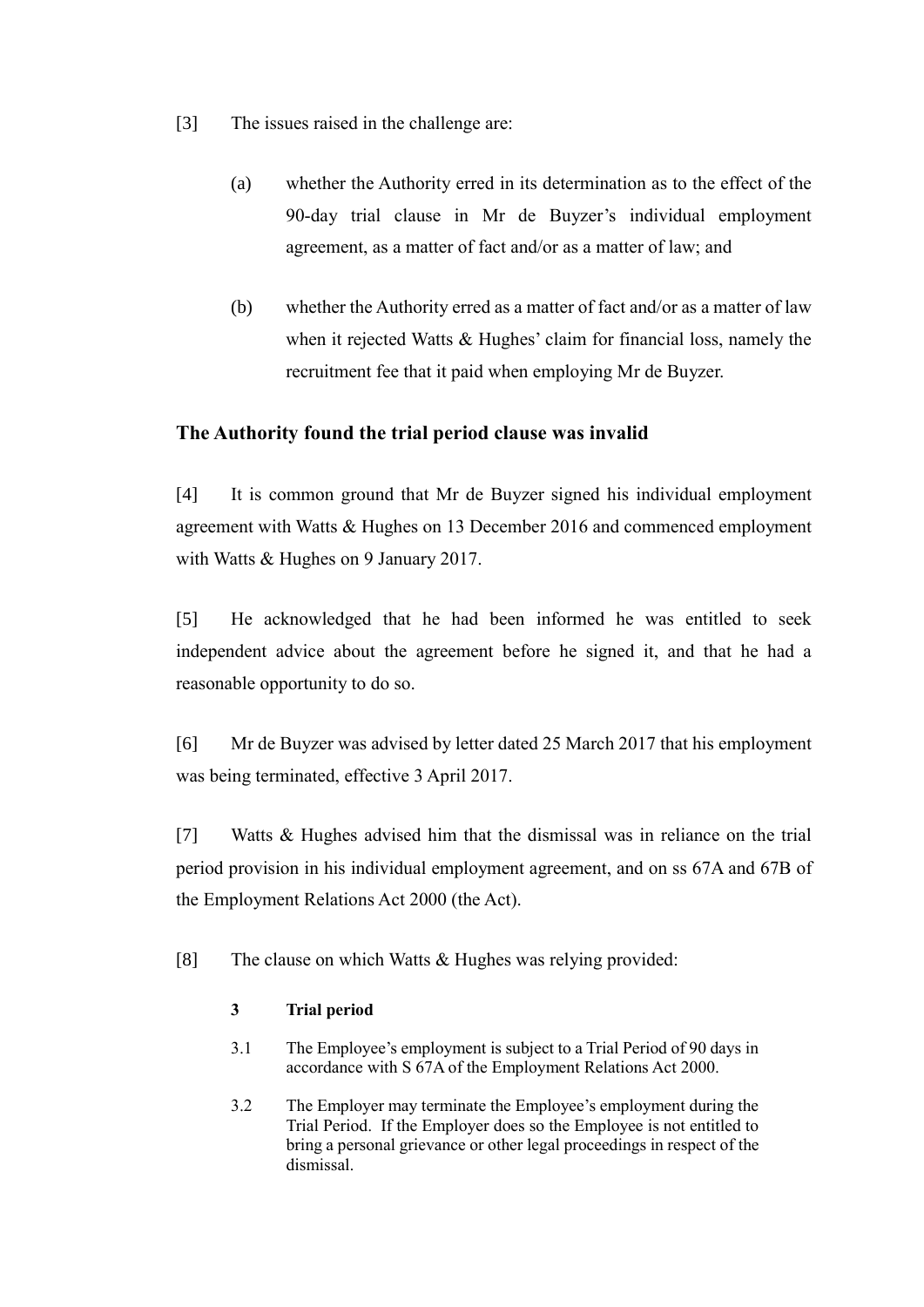3.3 One week's notice will be given to an Employee dismissed during or at the end of the Trial Period. In respect of any dismissal occurring within the 90 day trial period the Employer will act in good faith and be open and communicative with the Employee.

[9] The Authority determined that Watts & Hughes could not rely on that clause because the clause did not state when the trial period was to commence.

[10] As a result of that finding, the Authority proceeded to consider whether the dismissal was unjustifiable, finding that it was and awarding compensation to Mr de Buyzer.

# **Trial periods provided for by the Act**

- [11] At the time of Mr de Buyzer's employment, the Act provided:<sup>2</sup>
	- (2) **Trial provision** means a written provision in an employment agreement that states, or is to the effect, that–
		- (a) for a specified period (not exceeding 90 days), starting at the beginning of the employee's employment, the employee is to serve a trial period; and
		- (b) during that period the employer may dismiss the employee; and
		- (c) if the employer does so, the employee is not entitled to bring a personal grievance or other legal proceedings in respect of the dismissal.

[12] The effect of a trial provision is that if the employer dismisses the employee on notice before the end of the trial period, the employee may not bring a personal grievance or legal proceeding in respect of the dismissal.<sup>3</sup>

[13] Section 67A does not require any particular form of words in the trial provision. The inclusion of "to the effect that" in s  $67A(2)$  means a provision in an employment agreement complies with the section if the provision has the same general meaning and leads to the same result as specified in the section.<sup>4</sup> The clause in Mr de Buyzer's

 $\overline{a}$ 

<sup>&</sup>lt;sup>2</sup> Employment Relations Act 2000, s 67A(2), Historic Version (6 March 2015 to 5 May 2019).

<sup>&</sup>lt;sup>3</sup> Employment Relations Act 2000, s  $67B(2)$ , Historic Version.

See, for instance, Bryan A Garner ed, Black's Law Dictionary (10<sup>th</sup> ed, Thomson Reuters, USA, 2014): "1. Something produced by an agent or cause; a result, outcome or consequence."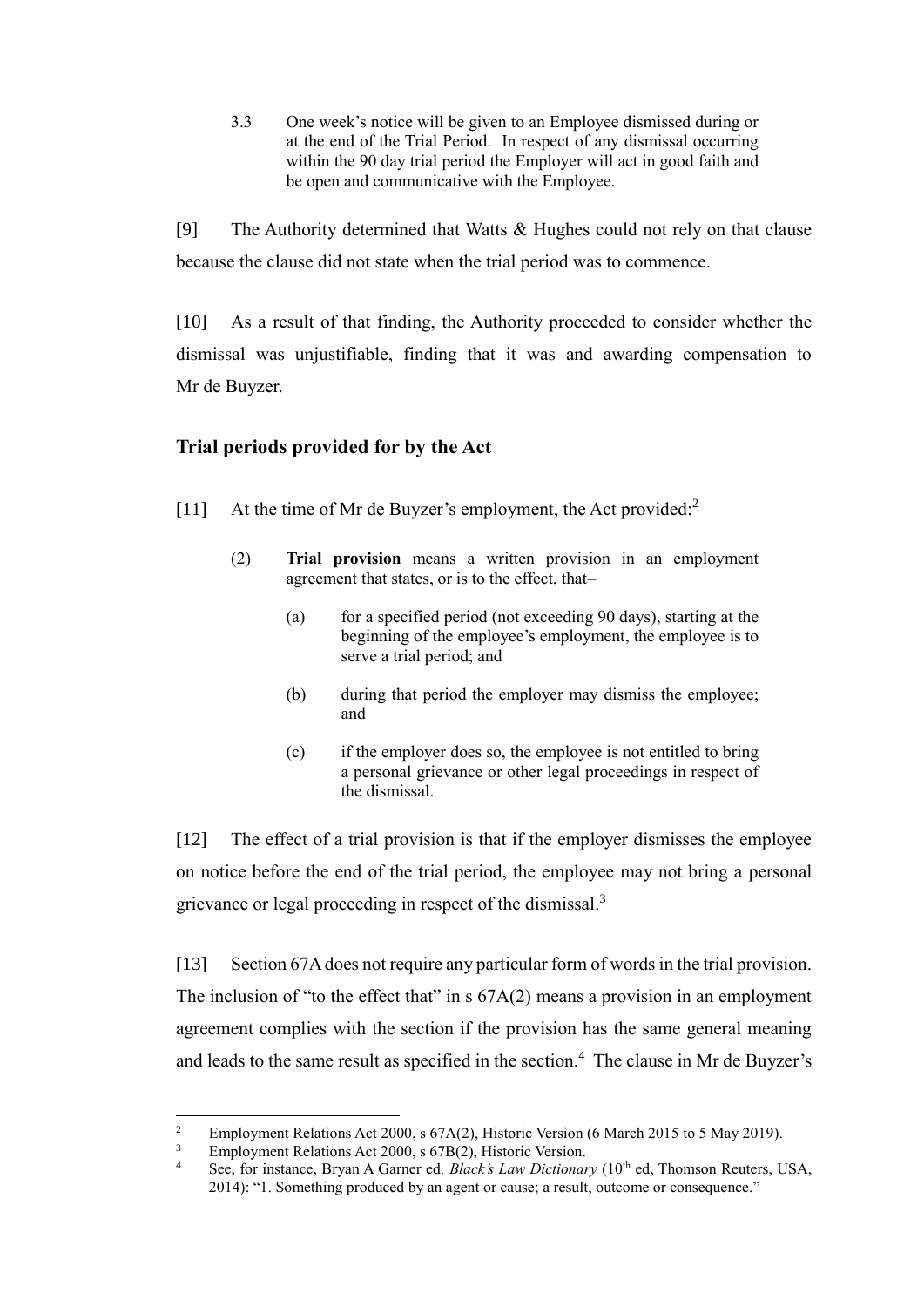employment agreement did not say the trial period started at the beginning of his employment. The issue is whether the clause in Mr de Buyzer's employment agreement was *to the effect that*, for the first 90 days of his employment, he was subject to a trial period.

[14] Although the clause does not state a start date for the 90 days, it does say that the trial period was "in accordance with s 67A of the Employment Relations Act 2000". A similar formulation is used in other parts of the employment agreement: for example, public holidays are given and paid "in accordance with the provisions of the current legislation"; accumulation of sick leave is "in accordance with the Holidays Act 2003".

[15] In the present context, "in accordance with" means to be in harmony or conformity with. A trial period in accordance with s 67A is one that is for a specified period (not exceeding 90 days) starting at the beginning of the employee's employment.<sup>5</sup>

[16] On that basis, there is no ambiguity in the clause in Mr de Buyzer's employment agreement. It was to the effect that, for the first 90 days of his employment, he was subject to a trial period.

[17] That is also what the clause would convey to a reasonable person having all the background knowledge that would reasonably have been available to the parties to the agreement at the time they entered into it; the language the parties have used must be read in the context of the document as a whole and the surrounding circumstances.<sup>6</sup> In this case, both parties understood from the outset that the employment was subject to a 90-day trial period. Mr de Buyzer raised no issue with that. Mr de Buyzer started work on 9 January 2017 with no pre-employment induction or training. It follows logically that the trial period started then too. In the circumstances that existed, there was no other time at which the trial period could reasonably have commenced.

 $\overline{a}$ 

<sup>5</sup> Employment Relations Act 2000, s 67A(2)(a), Historic Version.

<sup>6</sup> *Investors Compensation Scheme Ltd v West Bromwich Building Society (No 1)* [1998] 1 All ER 98, [1998] 1 WLR 896 (HL) at 912-913; *Vector Gas v Bay of Plenty Energy* [2010] NZSC 5, [2010] 2 NZLR 444 at [19].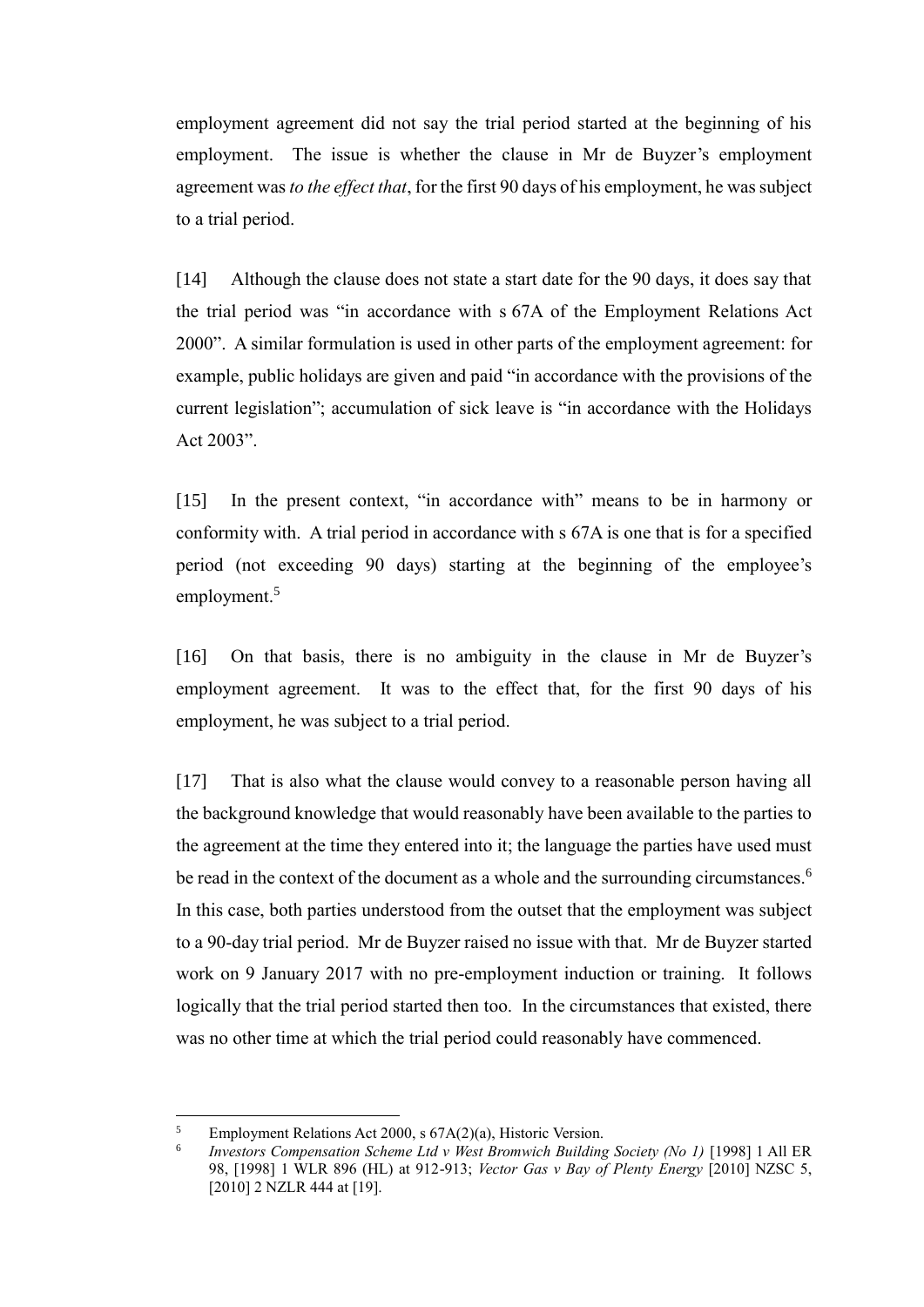[18] Accordingly, cl 3 of Mr de Buyzer's employment agreement complied with s 67A of the Act and so, by virtue of s 67B, Mr de Buyzer is not able to bring a personal grievance for unjustifiable dismissal.

[19] The Authority's determination on this issue is set aside and this judgment stands in its place. It follows that the remedies awarded by the Authority for unjustifiable dismissal also are set aside.

[20] It also follows that Watts & Hughes is entitled to the return of the \$32,562.48 it paid into Court as a condition of a stay of the Authority's determinations, together with accrued interest.<sup>7</sup> The Registrar is to disburse those moneys to Watts & Hughes.

## **The counterclaim fails**

[21] Watts & Hughes claims that Mr de Buyzer lied on his curriculum vitae, regarding his work history. It says, for that reason, he is liable to reimburse Watts & Hughes for the fee it paid its recruitment agent for their services with respect to the appointment process.

[22] Watts & Hughes says that, in his curriculum vitae, Mr de Buyzer left out a period of employment that he had with another construction company and overstated the experience that he had with the Ashburton District Council. Mr Gamlin, the South Island Manager for Watts & Hughes, said that, had Mr de Buyzer's employment history been accurately given to Watts & Hughes, it would have sought references from the construction company and Ashburton District Council. He says that without satisfactory references from those employers, Watts & Hughes would not have employed Mr de Buyzer.

[23] The evidence did not establish Mr de Buyzer lied in his curriculum vitae or to the recruitment agent. He provided the recruitment agent with a curriculum vitae that said he had worked for "a national construction company (tba) involved in educational projects in Canterbury" from 2014. The evidence from the recruitment agent was that she asked Mr de Buyzer where he currently was working and, when he truthfully said

 $\overline{a}$ 

<sup>7</sup> *Watts & Hughes Construction Ltd v de Buyzer* [2018] NZEmpC 152, at [30].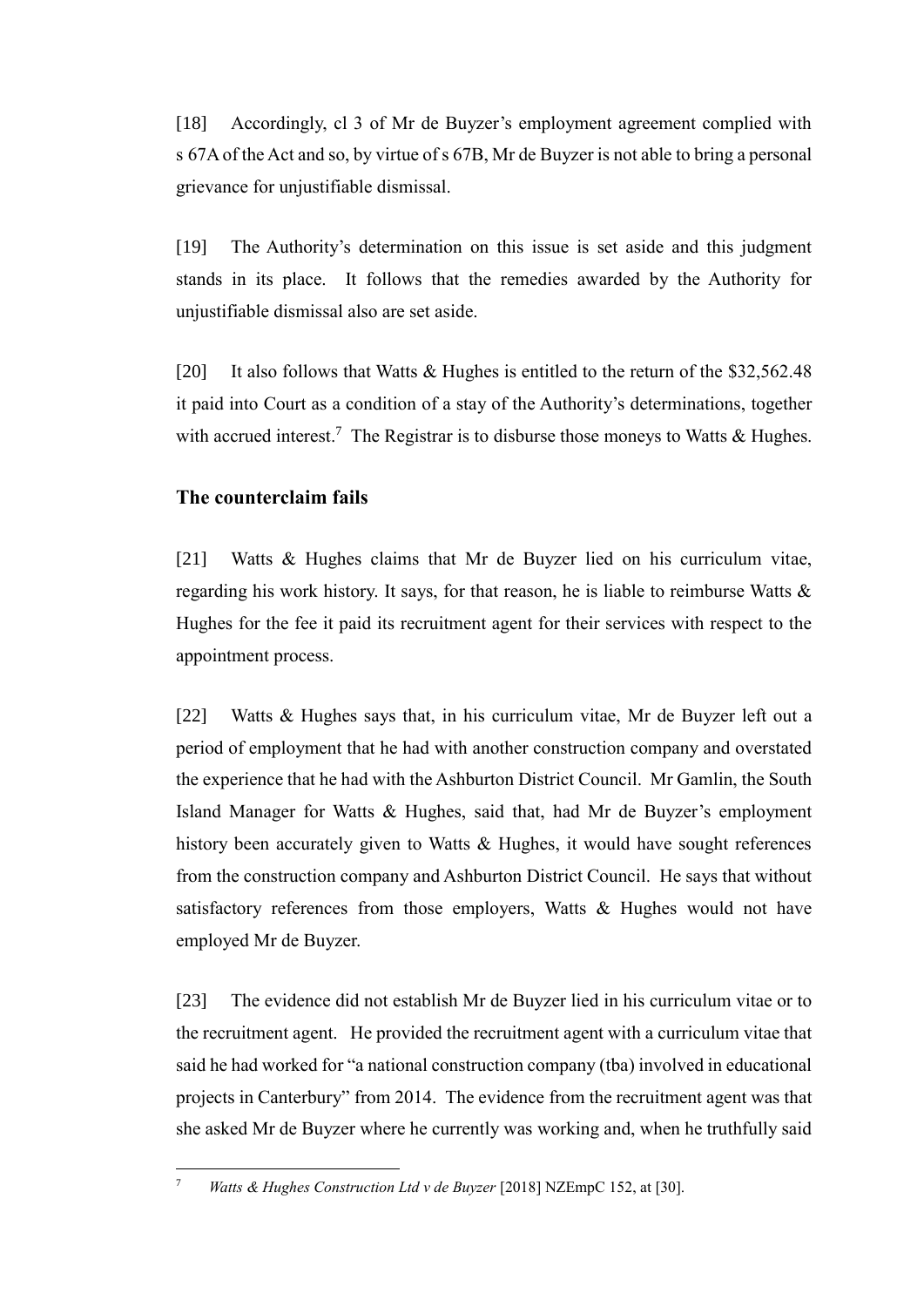the Ashburton District Council, she finalised the curriculum vitae that was then provided to Watts & Hughes. The finalised curriculum vitae referred to Mr de Buyzer working for the Ashburton District Council in 2014-2016 and omitted the reference to the "national construction company", it seems because the recruitment agent misunderstood the situation.

[24] Mr Gamlin's evidence was that, in the interview for the job, Mr de Buyzer confirmed his work history as in the curriculum vitae provided, including the most recent entry covering two-years' service with the Ashburton District Council. Mr de Buyzer did not recall specifically saying he worked at the Ashburton District Council for two years. He says the meeting was very short – about 20 minutes. On balance, while there are indications that Mr de Buyzer was content not to have his time with the national construction company examined, the evidence was not strong enough to find deliberate deception. Mr Gamlin was working off the curriculum vitae finalised and provided by the recruitment agent.

[25] The counterclaim fails.

 $\overline{a}$ 

[26] The counterclaim would have failed in any event. A party that is induced to enter into an employment agreement by a misrepresentation is entitled to damages in the same manner, and to the same extent as if the representation was a term of the employment agreement that had been breached.<sup>8</sup> To be successful in its claim for damages, Watts & Hughes would need to show not only that Mr de Buyzer misrepresented his qualifications and experience, but also that the misrepresentation caused its loss.

[27] On the evidence presented, that is not the case here. Watts & Hughes elected to engage a recruitment agent to assist it to fill the role it had available, and incurred a fee for that. Mr de Buyzer is not responsible for that choice. The fee did not flow from any alleged misrepresentation. Mr de Buyzer then undertook work for Watts & Hughes in accordance with his employment agreement, until Watts & Hughes chose to end the employment.

<sup>8</sup> Contract and Commercial Law Act 2017, s 35; Employment Relations Act 2000, ss 162, 190.